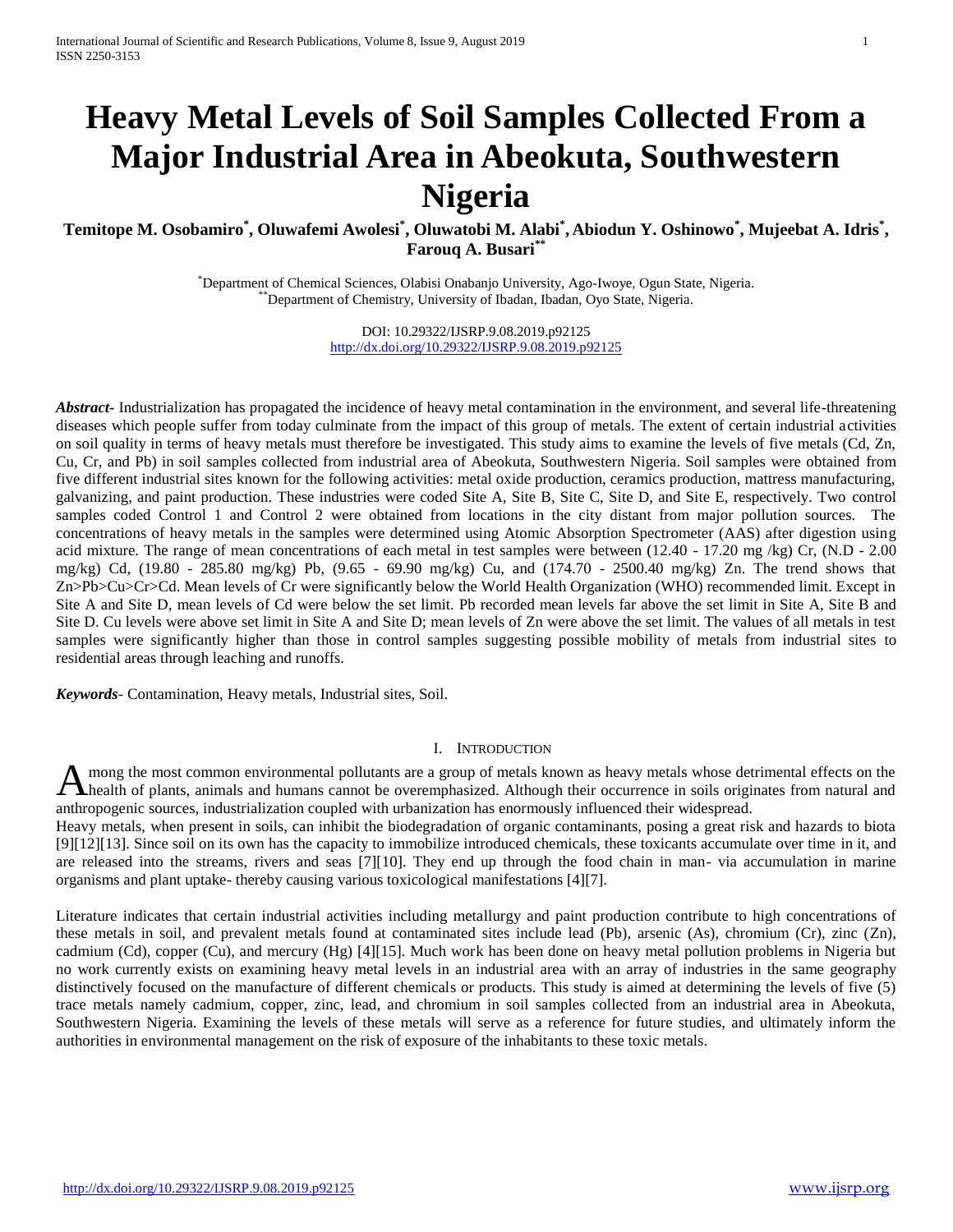# II. EXPERIMENTAL SECTION

#### *A. Sampling sites and Sample collection*

The study area is located within latitude  $6^\circ N$  and  $8^\circ N$  and longitude 2.5 $^\circ$ E and  $5^\circ$ E. Soil samples were obtained randomly from five locations within the vicinity of each industrial site in Abeokuta, Ogun State, Nigeria. Two (2) control soil samples were taken from locations within the city distant from sources of major pollution. At each sampling point, the topsoil layer was scraped off while portions of soil were scooped within a depth of 5 - 15 cm using a plastic spoon. The collected portions were subsequently combined to give a composite of each individual sample. The soil samples were labeled accordingly and stored in a polythene bag. Table 1 shows the sampling details.

## **Table 1: Sample Information**

| Code      | <b>Site</b>                        |
|-----------|------------------------------------|
| Site A    | Metal-oxide manufacturing industry |
| Site B    | Ceramics manufacturing industry    |
| Site C    | Mattress manufacturing industry    |
| Site D    | Galvanizing industry               |
| Site E    | Paint manufacturing industry       |
| Control 1 | Control                            |
| Control 2 | Control                            |

#### *B. Sample Preparation*

The samples were oven dried at  $105^{\circ}$ C for three hours and left to cool at room temperature before crushing using mortar and pestle, then sieved with a 0.02 mm sieve mesh, and stored in polythene bag. 5g of each sample was weighed and put into pre-washed and oven dried standard flask, digested and labeled appropriately.

#### *C. Sample Digestion*

Each soil sample was transferred into 250 ml standard flask, and diluted with 50 ml of 2M HNO<sub>3</sub>, and then heated in the sand bath for about 3 hours at a temperature of  $90^{\circ}$ C to  $100^{\circ}$ C. The digested solution was evaporated to near dryness, and allowed to cool at room temperature. It was then filtered into standard flask, and diluted to 100 ml with distilled water, and shaken vigorously. Subsequently, it was poured into 120 ml plastic bottle prior to aspiration into the Atomic Absorption Spectrophotometer (Perkin Elmer) to determine the metals. Settings and operational conditions were followed with respect to the manufacturer's guidelines.

#### *D. Quality Control*

Duplicate samples were analyzed to check for precision of the instrument and method used. The standard calibration curves for all five parameters were obtained using a series of varying concentrations. All calibration curves were linear with correlation coefficients close to 1.

# III. RESULTS AND DISCUSSION

Average concentration of metals in soil samples collected from each site was evaluated. The results are presented in Table 2, and graphically illustrated and distinguished in Figures 1 - 5. Cr ranged from 12.20 mg/kg to 17.20 mg/kg, Cd ranged from nil to 2.00 mg/kg, Pb ranged from 19.80 mg/kg to 783.30 mg/kg, Cu ranged from 13.70 mg/kg to 69.90 mg/kg, Zn ranged from 174.70 mg/kg to 2500.40 mg/kg. For Control 1 and Control 2, mean concentrations were 14.30 mg/kg and 15.70 mg/kg for Cr, nil and 0.20 mg/kg for Cd, 36.70 mg/kg and 15.10 mg/kg for Pb, 9.65 mg/kg and 8.50 mg/kg for Cu, 181.10 mg/kg and 62.30 mg/kg for Zn, respectively. World agencies including World Health Organization (WHO), European Regulatory Standards (EURS) and United States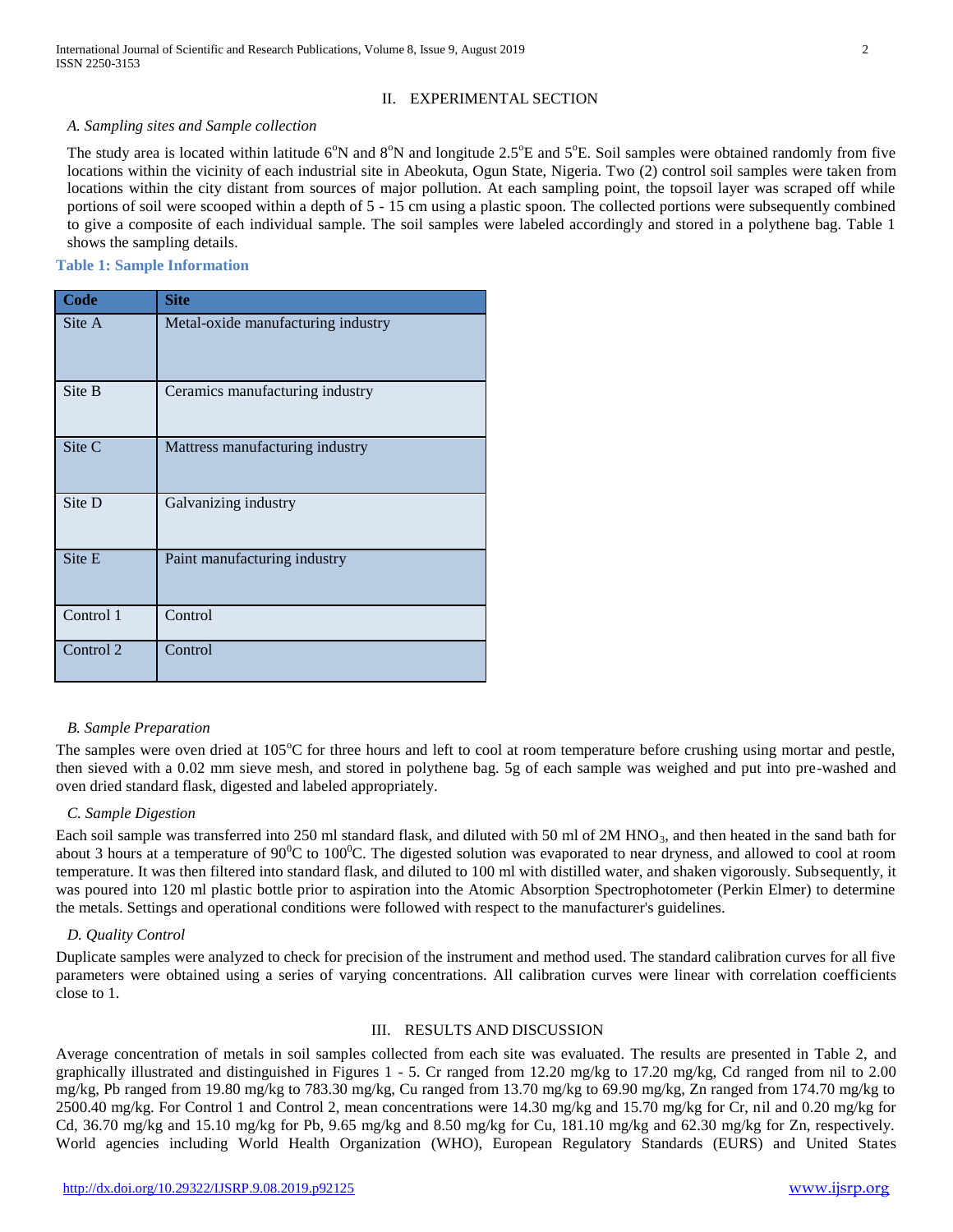**Table 2: Mean Concentrations of Heavy Metals in Soil Samples Collected**

Environmental Protection Agency (USEPA) have set limits for heavy metals. The maximum permissible limit by WHO for soil samples are: chromium 100 mg/kg; cadmium 0.8 mg/kg; copper 36 mg/kg, zinc 50 mg/kg, and lead 85 mg/kg [14]. In an assessment of heavy metals around major industrial areas in Northwestern Nigeria, values of Pb recorded were in the range 273.10 mg/kg to 523.00 mg/kg; Cd in the range 0.10 mg/kg to 0.70 mg/kg; and Cr in the range 21.10 mg/kg to 92.70 mg/kg. A similar research carried out by Adesuyi et al. (2015) recorded mean levels of: Zn as 141.06 mg/kg which is below the levels recorded from test samples in this study; Cu as 131.70 mg/kg which is higher than values obtained from test samples in this study; Pb as 59.80 mg/kg which is significantly lower than mean levels obtained from Site A, Site B and Site D; and Cd as 0.27 mg/kg which is only lower than the value obtained for Site A (2.00 mg/kg). Another study by Iyaka and Kakulu (2012) observed mean level of Cu in soils of an industrial area in Bida, Niger State to be 467 mg/kg while 181 mg/kg was recorded for both Zn and Pb.

| <b>Parameters (mg/kg)</b> | $C_{r}$ | C <sub>d</sub> | <b>Ph</b> | Cu   | Zn     |
|---------------------------|---------|----------------|-----------|------|--------|
| <b>Site A</b>             | 12.4    | $\overline{2}$ | 285.8     | 39.4 | 2500.4 |
| <b>Site B</b>             | 12.2    | N.D            | 115.2     | 13.7 | 271.7  |
| Site C                    | 15      | 0.2            | 51.4      | 15.3 | 293.4  |
| <b>Site D</b>             | 15.5    | $\mathbf{1}$   | 783.3     | 69.9 | 2375.5 |
| <b>Site E</b>             | 17.2    | N.D            | 19.8      | 17.8 | 174.7  |
| <b>Control 1</b>          | 14.3    | N.D            | 36.7      | 9.65 | 181.1  |
| <b>Control 2</b>          | 15.7    | 0.2            | 15.1      | 8.5  | 62.3   |

N.D: Not detected

## **Table 3: WHO Maximum Permissible Limits of Heavy Metals in Soil**

| <b>Heavy</b> metals | Сr  | Uα        | Pb | Uи | $\mathbf{Zn}$ |
|---------------------|-----|-----------|----|----|---------------|
| mg/kg               | 100 | $\rm 0.8$ | οJ | 36 | 50            |

Source: WHO (1996)

#### *A. Chromium*

The mean levels of chromium were significantly below the maximum permissible limit set by WHO (Figure 1)**.** Chromium has varying oxidation state of +2 to +6; the trivalent state is the most stable. Although, this stable chromium has been reported to be an essential nutrient, when inhaled, ingested or interacted with at a high level, it poses deleterious effects on human health [17]. These effects include skin irritation, headache, dizziness, nausea, kidney damage, blood disorder and stunned mental faculty. In all the collected soil samples, concentration of chromium was recorded below the maximum permissible limit set by WHO. Chronic exposure to cadmium engenders dysfunction of the body systems [11].



**Figure 1: Mean levels of Cr in Soils Samples Collected in Comparison with WHO Maximum Permissible Limit**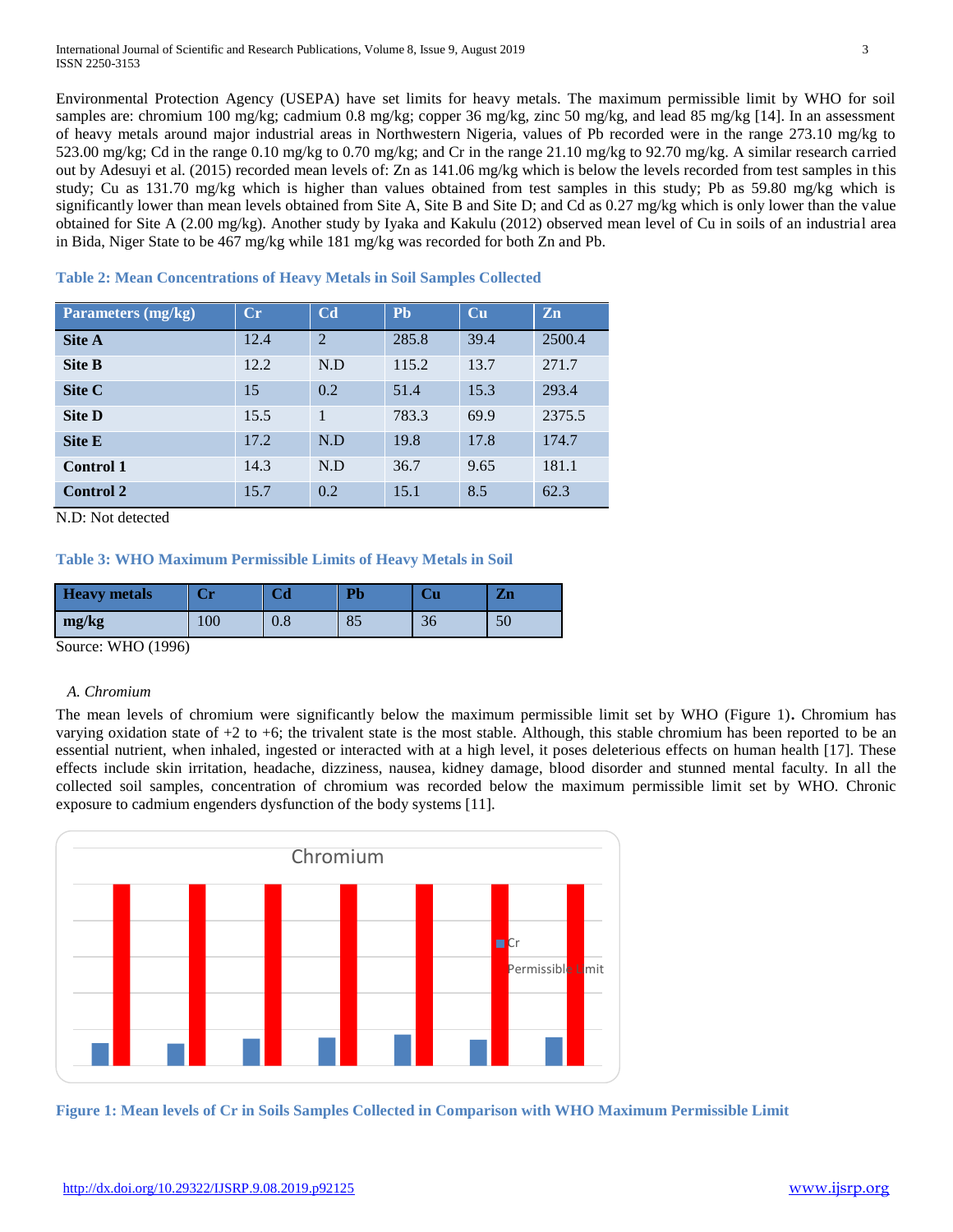# *B. Cadmium*

Cadmium exists and persists in environment as result of anthropogenic activities not limited to metal ore combustion and incineration [3][6]. Except in Site A and Site D, concentration of cadmium was recorded below the maximum permissible limit set by WHO in each soil sample collected (Figure 2). Metallurgical operations are carried out in Sites A and D, hence the result. Cadmium was not detected in Site B, Site E, and Control 1.



**Figure 2: Mean levels of Cd in Soil Samples Collected in Comparison with WHO Maximum Permissible Limit**

#### *C. Lead*

Although the brain is the main target of Lead (Pb), it affects multiple organs of the body and accumulates over time, and children are the major victims [16]. In 2010 and repeatedly 2015, lead poisoning resulting from lead-contaminated soil and dust from mining claimed the lives of many young children in Zamfara, Northern Nigeria. Inhalation and ingestion of Pb instigates long term harm in adults and pregnant women with increased risk of high blood pressure and birth deformities respectively [16]. Owing to its relevance and usefulness in the metallurgical industry, Pb recorded the highest mean concentration far above the maximum permissible limit set by WHO in Site A. Next in the spectrum are Site D and Site B. Other soil samples collected were below the WHO set standard (Figure 3).



**Figure 3: Mean levels of Pb in Soil Samples Collected in Comparison with WHO Maximum Permissible Limit**

# *D. Copper*

Copper is an essential trace element of the human cells but in superfluity can imperil the mitochondria and other cell membranes. Copper toxicity can lead to coma, liver damage, and even death [5]. Copper (Cu) levels recorded were below WHO maximum permissible limit in almost all the samples (Figure 4). The samples which had values above the set standard are Site A and Site D.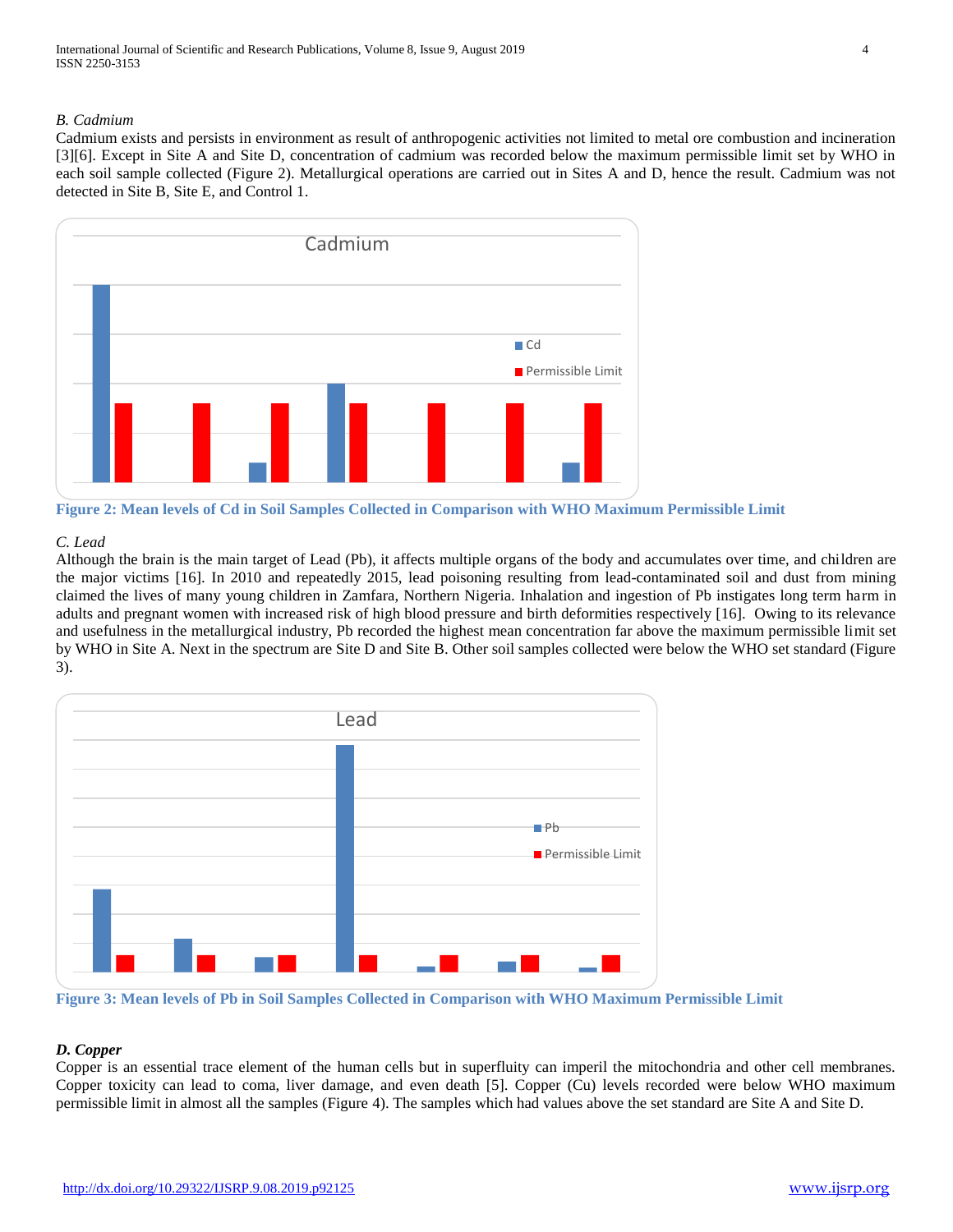

**Figure 4: Mean levels of Cu in Soil Samples Collected in Comparison with WHO Maximum Permissible Limit**

#### *E. Zinc*

The mean levels of zinc (Zn) were above the maximum permissible limit set by WHO. Generally, with zinc exempted, control samples had mean concentration of all examined parameters below the maximum permissible limit set by WHO (Figure 5). Toxicological manifestations of zinc include stomach pain, loss of appetite, and vomiting.



**Figure 5: Mean levels of Zn in Soil Samples Collected in Comparison with WHO Maximum Permissible Limit**

## IV. CONCLUSION

The results show that availability and distribution pattern of the examined parameters varied with industrial activities and this is indicated by the range of concentration values observed for virtually all the heavy metals in the soils analyzed across the sample locations. Analysis also shows significant difference between the test samples and controls. With increase in vehicular movements in the industrial area as well as other small scale industrial activities such as vehicle repairs, welding, battery charging amongst others, there is bound to be an increase in environmental pollution especially heavy metal contamination since this class of metals tends to accumulate in the soil due to their non-biodegradable nature. Since these metals have toxic potential and long term chronic effect on exposure, regular assessment should be carried out to ascertain the level of heavy metal contamination in the soil to avoid accumulation of these metals in individuals through food chain. Research work should be carried out to study the effects of heavy metals on the people of Abeokuta. Sustainable management of soil should be imbibed [2]. Planting of food crops close to the